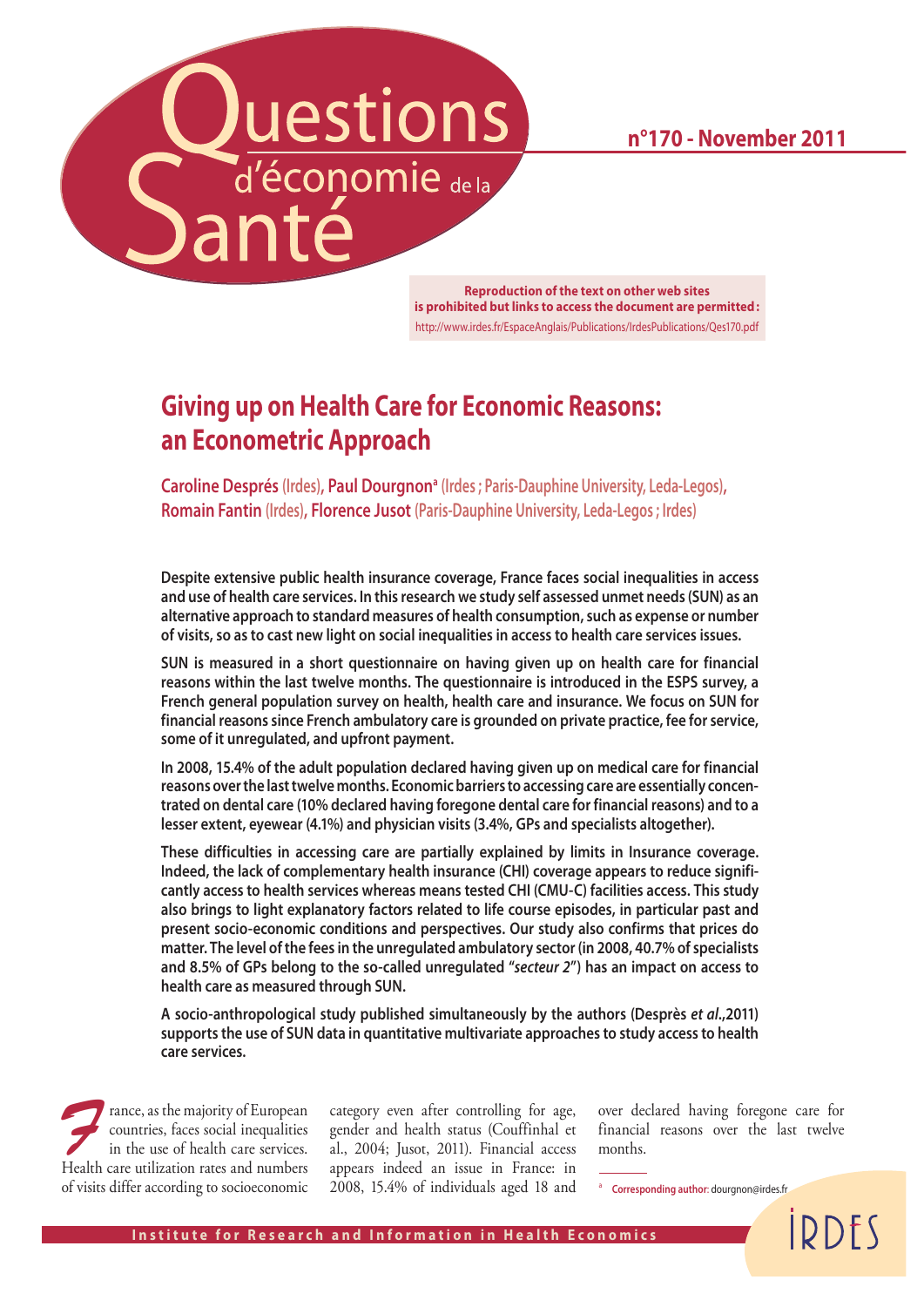The use of self assessed unmet needs (SUN) as an indicator of financial accessibility of health care services has progressively emerged in the public and political spheres. Biannual Statistics on SUN produced from the Health, Health Care and Insurance survey (ESPS<sup>1</sup>) [Sources and Methods insert] questionnaires since 1992 have contributed to making this concept a public policy evaluation indicator  $(Boulard, 1999)<sup>2</sup>$ . It is following this logic that it was chosen as one of the CMU- $\mathrm{C}^3$  performance monitoring indicators<sup>4</sup> in the Social Security Funding Act Draft<sup>5</sup>). This indicator stands as the difference in the rate of SUN for economic reasons between beneficiaries of the State-funded means tested CMU-C and those covered by a private complementary health insurance (CHI).

From a scientific point of view, the relatively unexplored concept of SUN aims at

- 3 The CMU-C is a free-of-charge and means-tested CHI for low-income individuals (Couverture maladie universelle complémentaire).
- 4 As part of quality and efficiency programs (Programmes de qualité et d'efficience, PQE).
- 5 PLFSS : Projet de loi de financement de la Sécurité sociale.

**Rates of foregone care**

30%

**G2 G1**



identifying medically justified but unmet health care needs. These unmet needs can be measured either from the rate of health care service utilization or self assessed unmet needs, e.g. from questions on giving up on health care. The self assessment of unmet needs provides complementary information to the objective health service utilization rates, and partially avoids the classic pitfall in micro-economic studies: observed differences in health care consumption between the rich and the poor, controlled for health status, do not clearly establish the existence of socioeconomic inequalities. Do the poor consume less because they can't afford care or because

their preferences for health are equally lower?

After having described the types of care that are assessed as given up on health care for financial reasons, SUN evolution from 2000 to 2008 and its distribution within different social groups, we analyse the determinants of SUN with a specific focus on the role played by social situation, complementary health insurance coverage and the cost of care.

## **Foregoing healthcare for financial reasons in France**

In 2008, 15.4% of the French population aged 18 and over declared having foregone care for financial reasons over the last twelve months. Foregoing dental care is the most frequently cited (table 1). It concerns 10% of the population, ahead of eyewear (4.1%) and consultations (3.4% GPs and specialists combined).

#### **Evolutions in healthcare renunciation between 2000 and 2008**

The rate of SUN for financial reasons increased between 1998 and 2000 then dropped significantly between 2000 and 2002 (graph 1). Since then, it has increased continuously to almost come back to its 2000 level in 2008. In all these periods, individuals in the lowest income

## 1<sup>st</sup> quintile of income (less than 870€ per CU) Other quintiles of income 1998 2000 2002 2004\* 2006\*\* 2008 0% 5% 10% 15% 20% 25% \* Question modified on this date. \*\* Addition of an over-sample of CMU-C beneficiaries from this date. **Source**: Irdes. **Data**: Health, Healthcare and Insurance survey (ESPS) 1998, 2000, 2002, 2004, 2006, 2008. **Field:** 18-64 years old.  **To download data**: www.irdes.fr/Donnees/Qes170\_RenoncementSoins.xls

**Evolution of healthcare forgoing rate according to income level** 



<sup>1</sup> Enquête santé protection sociale.

 $\overline{2}$  « (...) Whereas from 1946, the preamble to the Constitution proclaims that 'the Nation guarantees health protection to all', in 1996, one out of four French people self-reported having renounced medical treatment at least once during the year for financial reasons. In the face of this, 'instituting a universal health insurance coverage must permit the transition from the attested legal right to health to the actually exercised right to access healthcare.'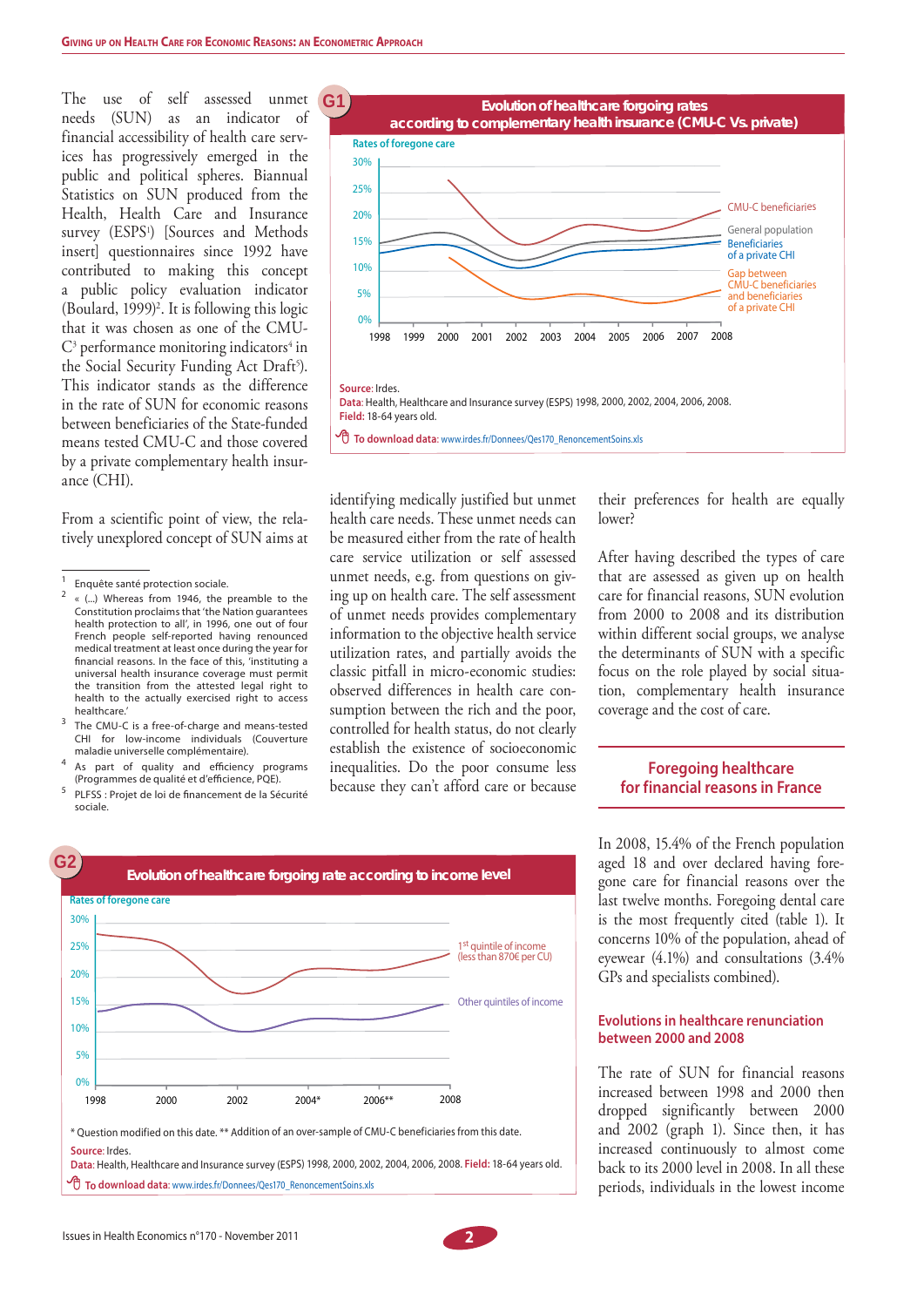

This study forms part of a multidisciplinary research project financed by the Ministry of Labour, Employment and Health Directorate for Research, Studies, Evaluation and Statistics (Drees) and its Research Mission (MiRe). This project aims at gaining a deeper understanding of SUN for economic reasons, to assess that the concept and its measurement are methodologically founded. To achieve this, it borrows socioanthropological, econometric and survey methodology analysis tools. The econometric analysis has already been published in 'Comptes de la santé' 2010 (Dourgnon *et al*., 2011).

per consumption unit quintile<sup>6</sup> more frequently forego care than the others (graph 2), but their healthcare renunciation rates however decreased steadily from 1998 to 2002. The difference in average healthcare renunciation rates between the upper and lower income quintiles was 14.2 points in 1998, in other words, just before the introduction of the CMU-C. It appears to stabilise at between 9.1 and 10.5 points from 2002. Similarly, the percentage of SUN among CMU-C insured drops significantly between 2000 and 2002, accompanying the scheme's progressive implementation. It then increases steadily until 2008 as for other population categories. The gap between CMU-C insured and private CHI beneficiaries has remained statistically stable since 2002.

### **SUN and health status**

Age and gender is correlated with SUN. Women more often self-report foregoing care for financial reasons than men. This difference is observed whatever the type of care involved and remains constant throughout the entire lifecycle. Yet, in terms of dental care and eyewear, no objective physiological differences between men and women can be raised to explain these differences. The reasons are more likely to be found on the side of subjective health status: for comparable health status, women tend to have a poorer self-perception of their health than men (Shmueli, 2003). Differences in

SUN between men and women can also reflect differences in expectations from the health system.

The relationship between age and SUN follows an inverted U shaped curve: SUN increases continuously between the ages of 18 and 40, stabilises between the ages of 40 and 50 (maximum at 42 years old but differences exist according to type of care) then the trend reverses and progressively decreases whatever the type of care. Foregoing dental care diminishes significantly among the elderly and the oldest olds together with a reduction in dental care needs. These results are less apparent all other factors kept equals where the decrease becomes significant only among elderly. This can be explained by a generation effect according to which elderly persons would express fewer care needs for equivalent health status.

Deteriorated health status, whether approached from the subjective selfassessed health status angle, long-term illness status, or dental or visual health, significantly increases the percentage of individuals foregoing care. This result can arguably reflect that those forgoing health care are generally in poorer health as a consequence, but it also suggests that with declining health status, situations where care is needed increase, therefore increasing the probability of foregoing care. On the whole this result tends to show that SUN concerns more curative than preventive care (routine exams, etc.).

## **SUN as explained by socioeconomic status**

Income per consumption unit and complementary health insurance have an impact on foregoing care. The analysis also sheds light on other factors that had never been documented so clearly in studies based on objective measures of health consumption (table 1).

#### **Giving up on Healthcare is related to past, present and future social situation**

Income has an influence on access choice. The rate of healthcare renunciation steadily increases as income per consumption unit decreases. This gradient disappears, however, when different factors associated with socioeconomic deprivation are taken into account, leaving a threshold effect between the wealthy and the rest of the population (table 1). The 20%, and even more so, the 5% in the highest income bracket, differentiate themselves from the rest of the population with a much lower SUN rate. This result is even more manifest regarding dental care. Social origin also appears to have an impact, the rate of giving up on healthcare being lower among individuals whose father is or was a company director.

We measure life course effects of deprivation on SUN as follows. Nine deprivation dummy variables are taken into account; each of them having a significant independent impact, even more when taken as a sum of deprivation dimensions, on the rate of SUN. This result remains true even after controlling for other socioeconomic variables such as income per CU. These variables are the following:

- ‐ Life course deprivation episodes: financial difficulties, periods of economic inactivity, isolation, lack of permanent housing;
- ‐ Present or recent situation (over the last twelve months): having experienced financial difficulties, being forced into part-time employment, unemployment or on the contrary having been able to take a holiday;
- ‐ Anticipations: fear of losing one's job within the next twelve months, expected social support in case of financial problem.

Experiences of past, present or anticipated deprivation have an impact on the financial access to health care even when income and other socioeconomic variables are taken into account. They form part of the same mechanisms that lead to the construction of long-term vulnerability. Socioeconomic deprivation is clearly multifactorial as all its dimensions, for any given income level, influence the decision to forego healthcare for financial reasons. Current situation and past experiences have the greatest influence on healthcare renunciation, but expectations also plays a significant role and can be interpreted as either precautionary behaviour ('I am expecting it to be difficult in the future

<sup>6</sup> Household income corrected according to household composition.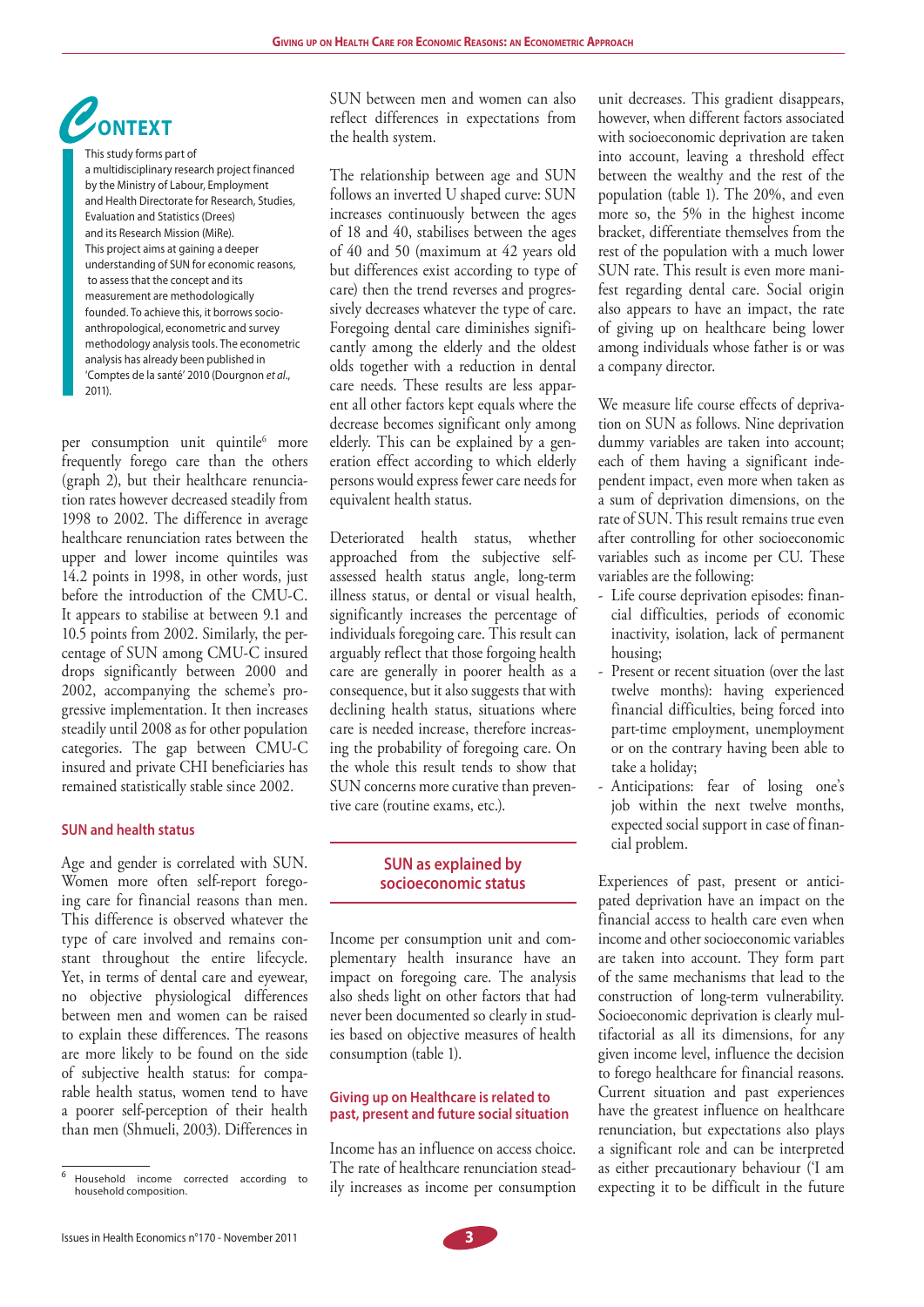so I am saving today, avoiding expensive or unnecessary care') or as a psychosocial effect<sup>7</sup>. Similarly, the presence of current, past or likely difficulties in accessing employment increases the risk of giving up on healthcare.

By adding-up these different dimensions, we construct a deprivation score (which comes down to adding together past, present and future deprivation situations but without making a distinction) so as to identify the cumulative effects of socioeconomic deprivation dimensions on financial access to health care (graph 3). The accumulation of social vulnerabilities then clearly appears as the most important determinant in the healthcare foregoing decision, whatever the type of care, even when controlled for income per CU (table 1).

This study thus reveals the complex nature of financial access to health care which is not just about costs and disposable income even though those are clearly contributing factors. Our results confirm



that one cannot apply a basic economic framework model to access to health care analysis. Health care is not a standard good purchased and consumed according to individual preferences by an individual with a constraint budget. This study also reveals the limits of a medicalising model stating that health care needs exist independently of patients and that every health status corresponds to a unique way of treating oneself.

#### **The protective role played by the CMU-C means-tested coverage**

The lack of CHI as an obstacle to accessing health care services in France has been



**Data**: Health, Healthcare and Insurance survey (ESPS) 1998, 2000, 2002, 2004, 2006, 2008. **Field:** 18-64 years old.

 **To download data**: www.irdes.fr/Donnees/Qes170\_RenoncementSoins.xls

largely documented (Caussat, Raynaud, 2004; Raynaud, 2005). Individuals without CHI are twice as likely to forego healthcare that is poorly reimbursed by the public health insurance coverage. The analysis has been refined in the ESPS survey making it possible to compare CMU-C and private CHI coverage according to the quality of complementary health coverage as measured by the insured' self-assessed level of guarantee by type of care reimbursed (information available only for individual contracts).

Controlling for health care needs, individuals who declare needing better CHI more frequently self-report foregoing care than the others. Individuals without CHI (7% of respondents) forego healthcare more frequently (table 1). Moreover, individuals who explain that they can't afford CHI forego care three times more frequently than individuals who declare not needing CHI. The results thus suggest that healthcare renunciation is preceded by foregoing complementary health insurance for financial reasons.

The rate of SUN among CMU-C beneficiaries amounted to 22% in 2008. What would this rate be without the CMU-C? We calculate a counterfactual rate of SUN among CMU-C beneficiaries if they did not benefit from the scheme, and obtain a rate of 40% , nearly the double of the actual rate [graph 4].

 $^7$  It is interesting to re-read the preamble to the act of October 4th 1945 on the creation of the Social Security: ' Finding its justification in an elementary concern for social justice, it (the Social Security) will free the working population from an uncertain future, from the constant uncertainty that creates a feeling of inferiority in which class distinction, between the wealthy sure of themselves and their future and the workers over whom the specter of misery hovers at all times, is profoundly rooted.' Over 60 years later, this vulnerability seemingly remains at the core of questions on social health inequalities.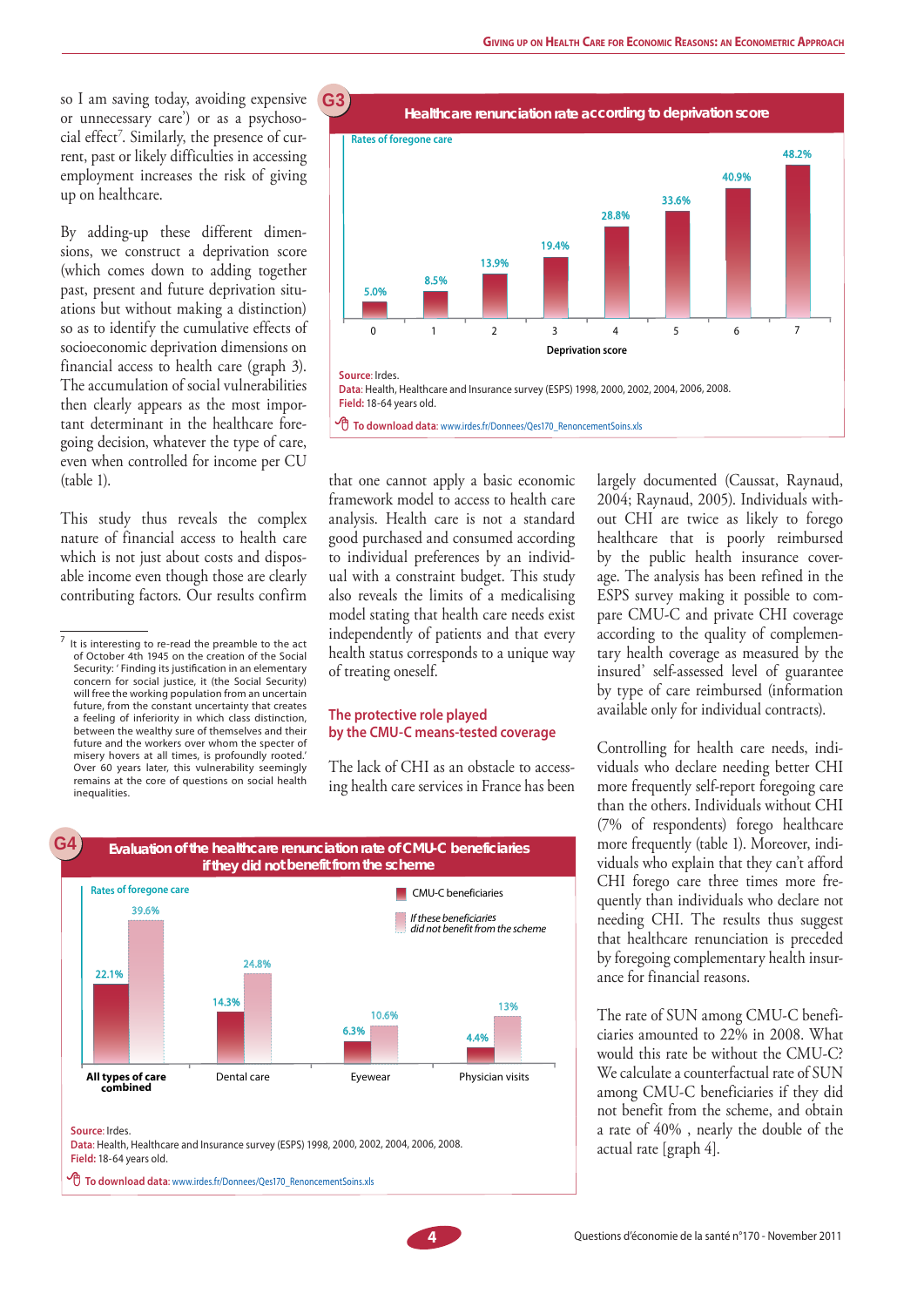**G1T**

#### **Probability of having foregone care for financial reasons over the past twelve months - ESPS 2008**

|                                                                 | <b>General (all types</b><br>of care combined) | <b>Dental care</b> | <b>Optical care</b> | <b>GPs and spe-</b><br><b>cialists</b> |
|-----------------------------------------------------------------|------------------------------------------------|--------------------|---------------------|----------------------------------------|
| <b>Variables</b>                                                |                                                |                    |                     |                                        |
| Gender                                                          | ***                                            | $\ast$             | $***$               | ***                                    |
| Male                                                            | 0.73                                           | 0.87               | 0.76                | 0.67                                   |
| Female                                                          | 1                                              | 1                  | 1                   | 1                                      |
| Age                                                             | $***$                                          | $***$              | ***                 | ***                                    |
| < 30 years old                                                  | 1                                              | 1                  | 1                   | 1                                      |
| 30-39 years old                                                 | 1.07                                           | 1.02               | 1.56                | 0.81                                   |
| 40-49 years old                                                 | 1.27                                           | 1.13               | 2.58                | 0.78                                   |
| 50-59 years old                                                 | 1.05                                           | 0.84               | 2.43                | 0.50                                   |
| 60-69 years old                                                 | 0.94                                           | 0.66               | 2.20                | 0.43                                   |
| 70-79 years old                                                 | 0.65                                           | 0.41               | 2.69                | 0.34                                   |
| 80 and over                                                     | 0.51                                           | 0.22               | 1.33                | 0.41                                   |
| Income per consumption unit                                     | ***                                            | $**$               | $\ast$              | $\ast$                                 |
| < 5 <sup>th</sup> percentile                                    | 1.15                                           | 1.21               | 1.14                | 0.96                                   |
| $< 1$ <sup>st</sup> quintile                                    | 1.01                                           | 1.06               | 1.16                | 1.10                                   |
| $< 2nd$ quintile                                                | 1.24                                           | 0.96               | 1.42                | 1.38                                   |
| $<$ 3 <sup>rd</sup> quintile                                    | 1                                              | 1                  | 1                   | 1                                      |
| $<$ 4 <sup>th</sup> quintile                                    | 1.13                                           | 0.90               | 1.01                | 1.41                                   |
| < 95 <sup>th</sup> percentile                                   | 0.65                                           | 0.70               | 0.91                | 0.72                                   |
| > 95 <sup>th</sup> percentile                                   | 0.29                                           | 0.23               | 0.13                | 0.63                                   |
| <b>Deprivation score</b>                                        | ***                                            | ***                | ***                 | ***                                    |
| 0 (no deprivation)                                              | 1                                              | 1                  | 1                   | 1                                      |
| 1                                                               | 1.86                                           | 2.23               | 2.43                | 0.97                                   |
| 2                                                               | 3.11                                           | 3.04               | 4.61                | 1.81                                   |
| 3                                                               | 4.38                                           | 3.74               | 6.18                | 3.64                                   |
| 4                                                               | 7.53                                           | 5.83               | 11.50               | 5.54                                   |
| 5                                                               | 7.96                                           | 6.20               | 12.20               | 5.42                                   |
| 6                                                               | 11.78                                          | 7.71               | 13.60               | 9.70                                   |
| 7 and above                                                     | 16.38                                          | 10.45              | 20.26               | 15.65                                  |
| <b>Social origins</b>                                           | ***                                            | **                 |                     |                                        |
| High                                                            | 0.33                                           | 0.46               | 0.29                | 0.41                                   |
| (father director of a company of 10 employee or more)<br>Others | 1                                              | 1                  | 1                   | 1                                      |
| <b>Education level</b>                                          | ***                                            | ***                | ***                 | ₩                                      |
| No diploma                                                      | 0.58                                           | 0.61               | 0.63                | 0.80                                   |
| <b>Brevet CAP, BEP</b>                                          | 0.76                                           | 0.83               | 1.02                | 0.61                                   |
| Baccalauréat                                                    | 0.93                                           | 1.09               | 1.20                | 0.70                                   |
| Higher education                                                | 1                                              | $\mathbf{1}$       | $\mathbf{1}$        | 1                                      |
| <b>Complementary health insurance (CHI)</b>                     | ***                                            | ***                | ***                 | ***                                    |
| CMU-C (state-funded and means-tested CHI)                       | 1                                              | 1                  | $\mathbf{1}$        | 1                                      |
| Private CHI                                                     | 2.13                                           | 1.94               | 1.65                | 2.79                                   |
| Very good                                                       | 0.80                                           | 0.52               | 0.80                | 1.25                                   |
| Good                                                            | 1.51                                           | 1.25               | 1.20                | 2.40                                   |
| Average                                                         | 2.36                                           | 2.43               | 1.65                | 2.41                                   |
| Poor                                                            | 3.59                                           | 3.18               | 2.54                | 3.28                                   |
| Without CHI                                                     | 4.02                                           | 3.04               | 2.61                | 6.15                                   |
| By choice                                                       | 2.24                                           | 2.14               | 1.44                | 3.97                                   |
| Imposed                                                         | 7.63                                           | 5.81               | 4.45                | 7.44                                   |

**Reading note :** The values express odds ratios. Other variables were integrated in the model but are not presented here (type of household, general health status, mental health, national study and planning area). \*\*\* Variable significant at 1%. \*\* Variable significant at 5%. \* Variable non-significant. Odds ratio: bold type (significant at 5%), underlined (at 1%). Multivariate analyses of healthcare renunciation, that simultaneously estimate the impacts of several potentially explanatory factors, are carried out using logistic models. The coefficients associated with each factor (odds ratios) indicate the correlation between the factor and the probability ratio of renunciation.

**Data**: Health, Healthcare and Insurance survey (ESPS) 2008.

 **To download data** : www.irdes.fr/Donnees/Qes170\_RenoncementSoins.xls

Issues in Health Economics n°170 - November 2011 **5**



**The data used** are taken from the Health, Healthcare and Insurance survey (ESPS), merged with administrative data from the National Health Insurance reimbursement files. The ESPS survey is conducted by IRDES every two years on a sample base of 8,000 individuals sampled from the three main health insurance branches (Cnamts, RSI, MSA) and their households; that is a total of 22,000 participants.

**The questionnaires** broach respondents' social and economic situation, health status, complementary health insurance and healthcare services utilization. The questionnaire on SUN was introduced in 1992. It is administered by an interviewer and concerns the sample base only (those selected in the sample and not the other members of the household); that is 8,000 respondents each survey year. Survey data from 1998 to 2008 was used according to the needs of the study but the analysis focused on the most recent survey years. The majority of analyses were reiterated for several survey years to test their robustness. Work on the role played by the cost of healthcare in regional disparities was conducted on the 2006 and 2008 survey data combined.

#### **The module on foregoing care for financial reasons** is as follows:

'Over the last twelve months, have you at any time given up on healthcare for yourself, for financial reasons?'

| $\blacksquare$ Yes<br>∩No | If Yes: 'To what type of care did you<br>give up on for financial reasons?'<br>$C$ are 1:<br>Care 2: |
|---------------------------|------------------------------------------------------------------------------------------------------|
|                           | $C$ are 3:                                                                                           |

#### **Health professionals' extra billings also influence giving up on health care**

In 2008, 40.7% of specialists and 8.5% of GPs were enlisted in the so called unregulated "secteur 2". We show that these extra billings also explain giving up on health care for financial reasons. The most frequent case concerns dental care in regions where excess fees are the highest<sup>8</sup>. We observe significant differences in prices amounting to over 90€ between regions practicing the highest fees (Yvelines, Paris) and those with the lowest fees (Yonne, Aveyron, Haute-Loire), once the differences in population structure in terms of age and gender have been taking into account. These differences in prices in turn explain part of the cross-regions dif-

<sup>8</sup> To take into account regional differences in dental fees we use core inlays, homogeneous products for which price differences a priori do not reflect differences in quality.